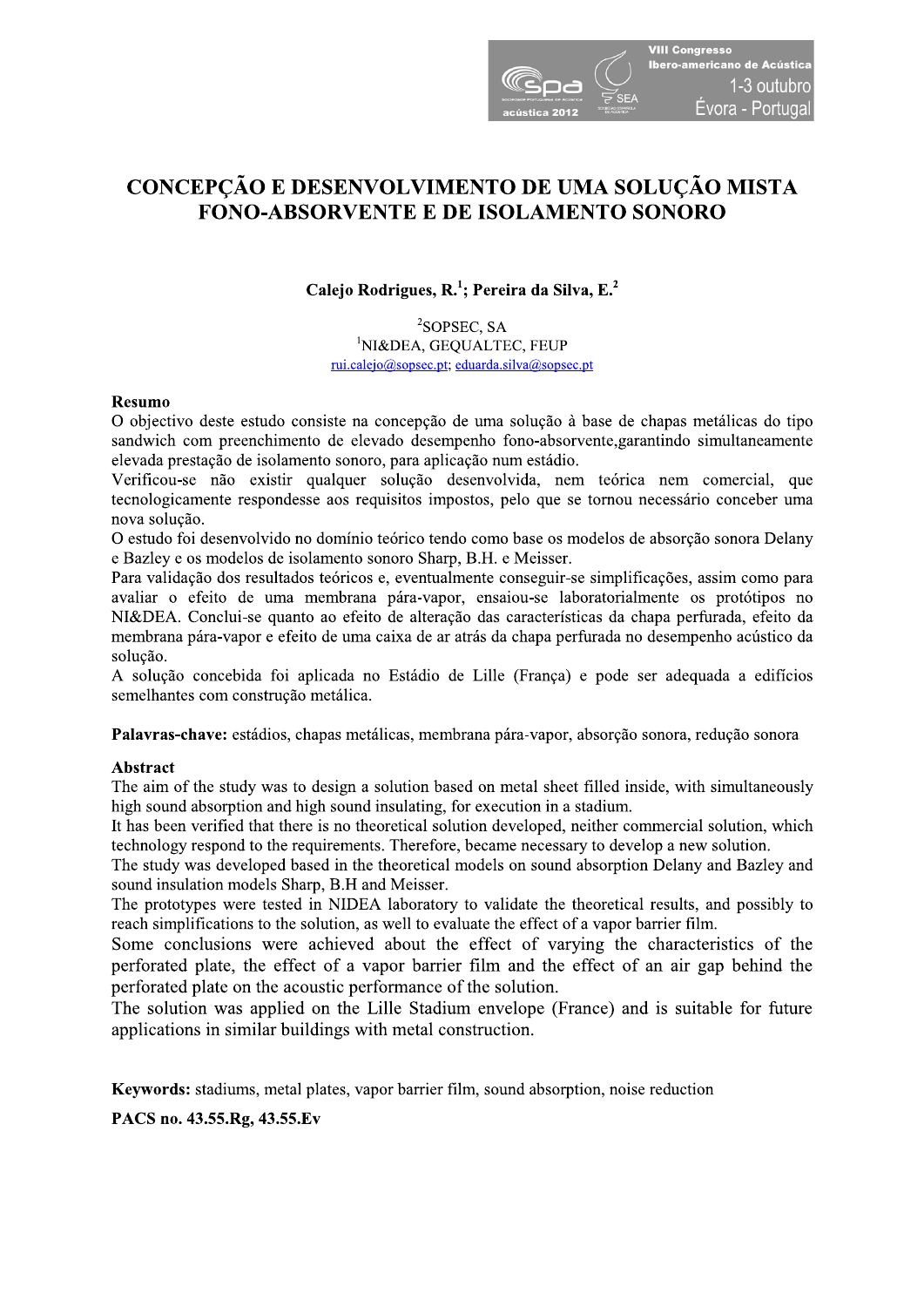### $\mathbf{1}$ Introdução

O desenvolvimento de soluções construtivas nem sempre tem sido acompanhado de estudos que permitam clarificar o respectivo comportamento acústico. Um dos casos típicos e o que se passa com os painéis leves de camadas múltiplas conhecidos por painéis sandwich. Sendo fabricados a partir da década de 70 como elementos construtivos prefabricados vieram trazer uma inequívoca melhoria nas construções leves em particular as construções metálicas de cariz industrial. Talvez por não ser a sua principal característica, ou por se destinarem a construções cujo desempenho acústico pudesse ser minimizado a realidade é que para além dos trabalhos de Tor Erik Vigran (autor dos estudos e software Winflag, Trondheim 2009) desconhecem-se outros desenvolvimentos no que diz respeito ao comportamento acústico deste tipo de painéis.

Na realidade esta falta de informação acompanha um pouco o que se passa com a construção metálica em geral na qual a modelação do comportamento acústico fica ainda um pouco a dever aos avanços que entretanto a construção dita tradicional passou a ter. Note-se a propósito que não se conhece nenhum estudo que enfoque o comportamento das ligações metálicas, ao nível dos elementos de fachada, sejam eles de que natureza forem.

Com este estudo procurou-se dar um contributo teórico-experimental ao nível do desempenho de painéis sandwich na situação particular em que estes têm associada a dupla função de elevado isolamento a sons aéreos e de elevada absorção sonora numa das faces. Procedeu-se de forma teórica recorrendo aos modelos de absorção sonora Delany e Bazley e aos modelos de isolamento sonoro Sharp, B.H. e Meisser. A modelação foi efectuada com base nas características elementares de cada componente do painel, a saber:

- Chapa perfurada
- Lã mineral fibrada
- Chapa metálica não perfurada

A modelação de absorção foi efectuada com base na definição de um ressoador de Helmoltz, enquanto que a modelação do isolamento foi efectuada com base na massa e factor de perdas da chapa utilizada, frequência das ondas sonoras, na rigidez e no amortecimento interno, a dimensão da caixa-de-ar e o seu preenchimento através de material absorvente sonoro.

Ensaios experimentais foram efectuados na FEUP pelo NIDEA com apoio do fabricante. Foi possível proceder a um conjunto de ensaios evolutivos validando o modelo usado e progredindo no sentido de melhor ajustar a solução aos objectivos pretendidos.



Figura 4 – Fotografia da aplicação da solução em obra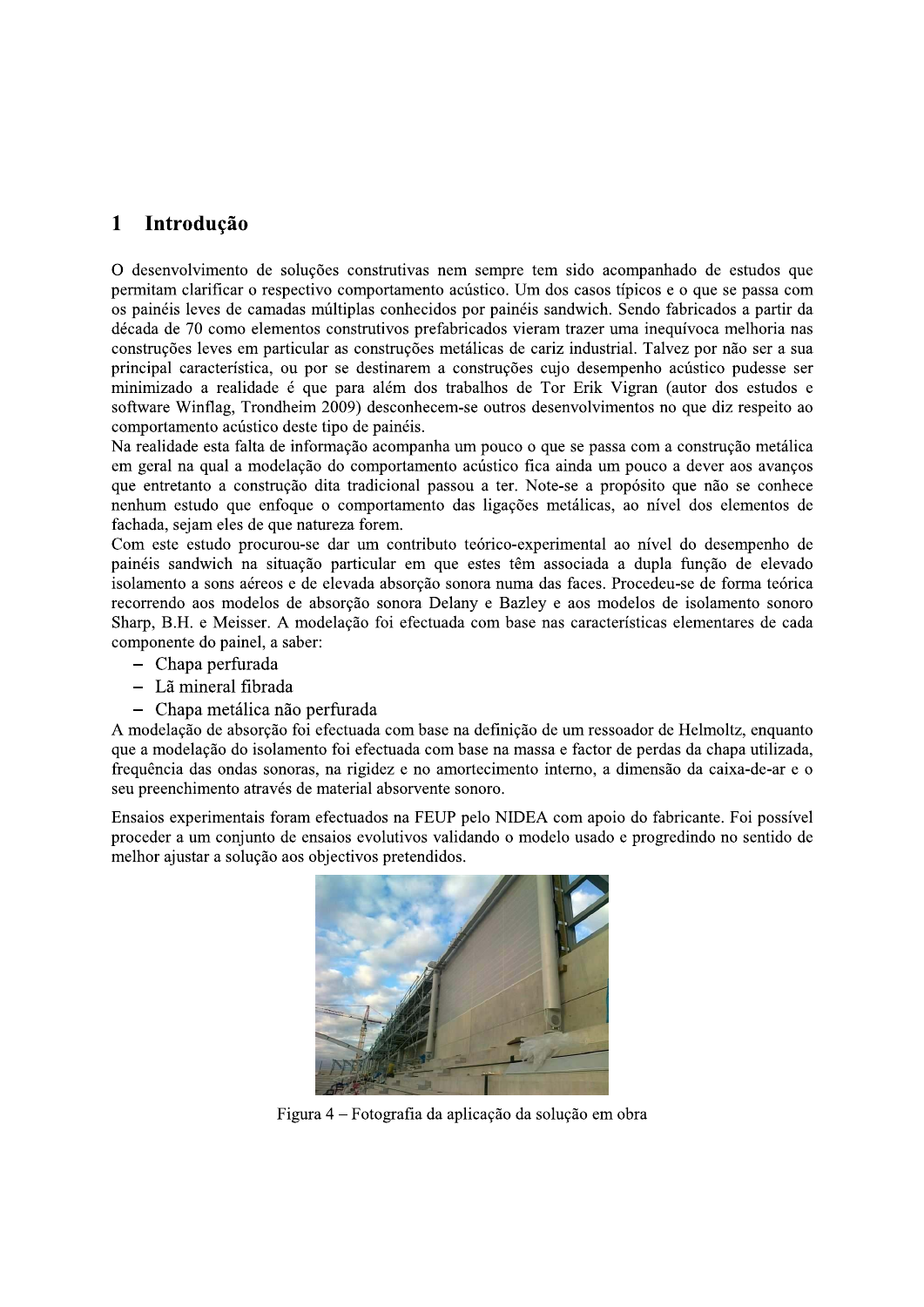### $\overline{2}$ Descrição do painel em estudo

#### $2.1$ Características descritivas

O painel em estudo compõe-se de uma chapa metálica perfurada, caixa de ar, elementos absorvente com espessuras e densidades distintas e dois elemento de massa em placa de aglomerado de madeira e cimento e uma chapa metálica e ainda um acabamento em metal de cariz arquitectónico. Apresenta-se abaixo a descrição pormenorizada acompanhada do detalhe construtivo e de uma imagem da solução.





- 1. Chapa trapezoidal em aço com 0,75 mm de espessura
- 2. Placa de aglomerado de madeira e cimento de 8 mm de espessura e cerca de  $1250 \text{ kg/m}^3$  de densidade
- 3. Manta de lã mineral de 100 mm de espessura e 70 kg/m<sup>3</sup> de densidade
- 4. Placa de aglomerado de madeira e cimento de 8 mm de espessura e cerca de 1250 kg/m3 de densidade
- 5. Manta de lã mineral de 200 mm de espessura e 40  $\text{kg/m}^3$  de densidade incluindo véu negro
- 6. Chapa metálica de 0,75 mm de espessura e 45% de perfuração, incluindo espaço de ar de cerca de 30 mm

Figura 1 – Detalhe construtivo, descrição e imagem da solução

### $2.2$ Características acústicas pretendidas

O objectivo do estudo prendia-se com a obtenção de um painel com um Índice de Redução Sonora Rw de 54 dB e um coeficiente de absorção sonora segundo a tabela que se segue: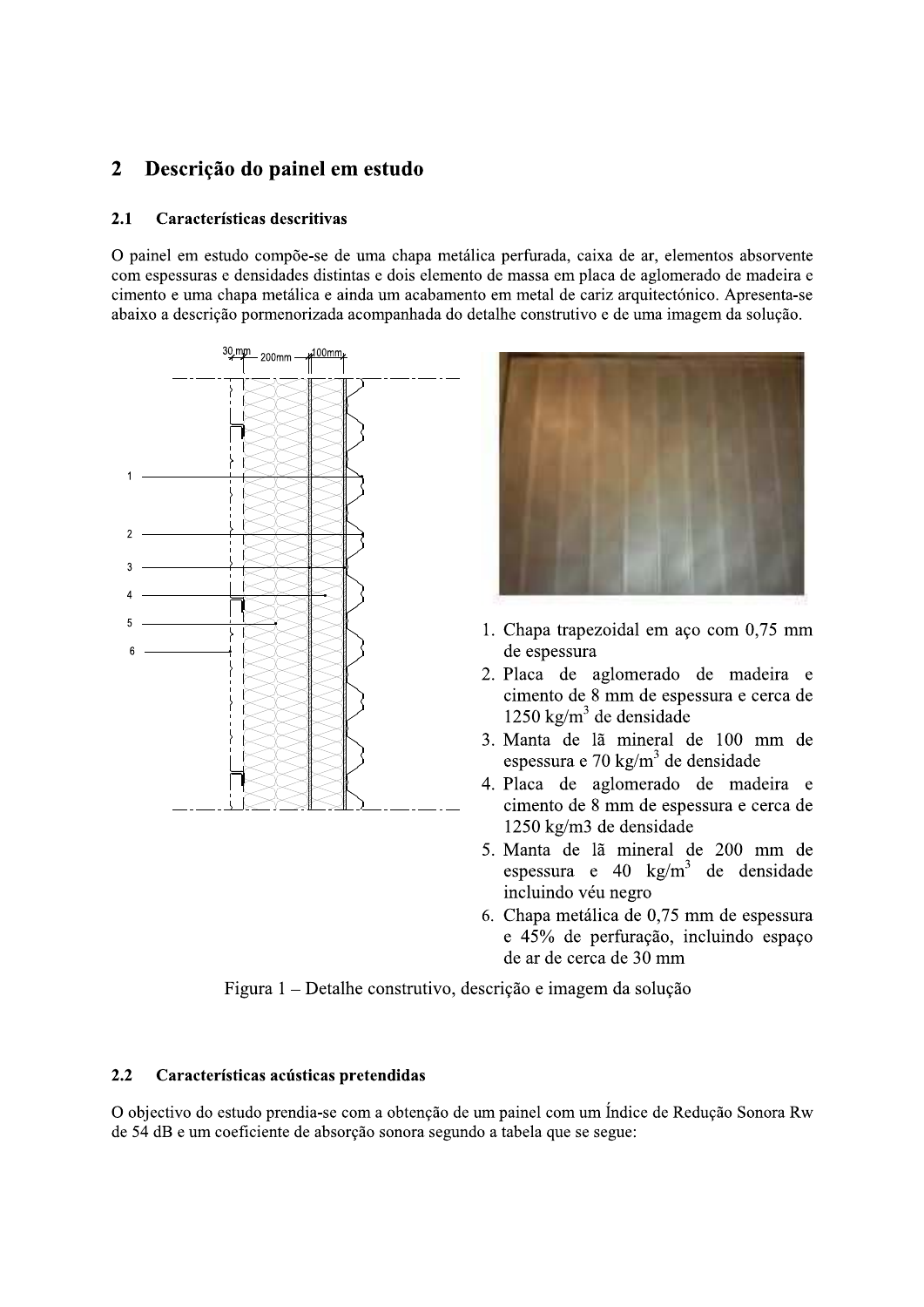Tabela 1 – Coeficiente de absorção sonora

| <b>CONT</b><br>- -<br>بمللين | 107<br>- <i>- -</i> | າເດ<br>ZJU | 500   | TV.  | n.<br>.<br>∠⊾ | 4ĸ         |
|------------------------------|---------------------|------------|-------|------|---------------|------------|
| ື                            | $0.80\,$            | 0.01       | 0.011 | J.94 | J.90-         | $Q_{\ell}$ |

### $\overline{\mathbf{3}}$ Modelação acústica

#### $3.1$ Absorção Sonora

O estudo iniciou-se com a modelação teórica da solução. Nesta fase inicial estudou-se o efeito teórico da espessura da chapa perfurada, diâmetro do furo e % de perfuração, verificando-se a necessidade de adoptar a solução de maior % de perfuração e maior espessura (o Ø de furo era fixo).

A exigência de coeficiente de absorção sonora na frequência de 125 Hz era bastante elevada pelo que a estratégia de melhoramento da solução, após as várias variações experimentadas do processo de concepção e desenvolvimento da mesma, consistiu em aumentar a espessura e diminuir a densidade da camada de lã mais superficial (o que corresponde a diminuir a resistividade), isto é, imediatamente após a chapa perfurada e a caixa de ar e manter a densidade elevada das demais camadas de lã de forma a não prejudicar o isolamento.

Por outro lado, a espessura da caixa de ar foi ajustada, por interacções de aumento e diminuição da espessura, até se obter o valor máximo de α.

Por fim, também a membrana pára vapor foi alvo de teste através de utilização de variantes de material.

A abstracção de cálculo usada para a modelação da absorção sonora foi:

- Placa de aglomerado de madeira e cimento de 8 mm de espessura e cerca de 1250 kg/m<sup>3</sup>
- Manta de lã mineral de 200 mm de espessura e 40 kg/m<sup>3</sup> de densidade incluindo véu negro
- Espaço de ar 50 mm
- Chapa metálica de 0.75 mm de espessura e 45% de perfuração

Os resultados apresentam-se na tabela que se segue:

| Tabela 2 – Modelação teórica do Coeficiente de absorção sonora, $\alpha$ |  |  |  |  |
|--------------------------------------------------------------------------|--|--|--|--|
|--------------------------------------------------------------------------|--|--|--|--|

| .<br>л. |      | ້       | 500 | T LF         | 73.      |
|---------|------|---------|-----|--------------|----------|
|         | .00. | $.00\,$ | .00 | $Q_{\Delta}$ | $\Omega$ |

#### $3.2$ **Isolamento Sonoro**

A abstracção de cálculo usada para a modelação do índice de redução sonora foi:

- Chapa trapezoidal em aço com 0,75 mm de espessura
- Placa de aglomerado de madeira e cimento de 8 mm de espessura e cerca de 1250 kg/m<sup>3</sup>
- Manta de lã mineral de 100 mm de espessura e 70  $\text{kg/m}^3$  de densidade'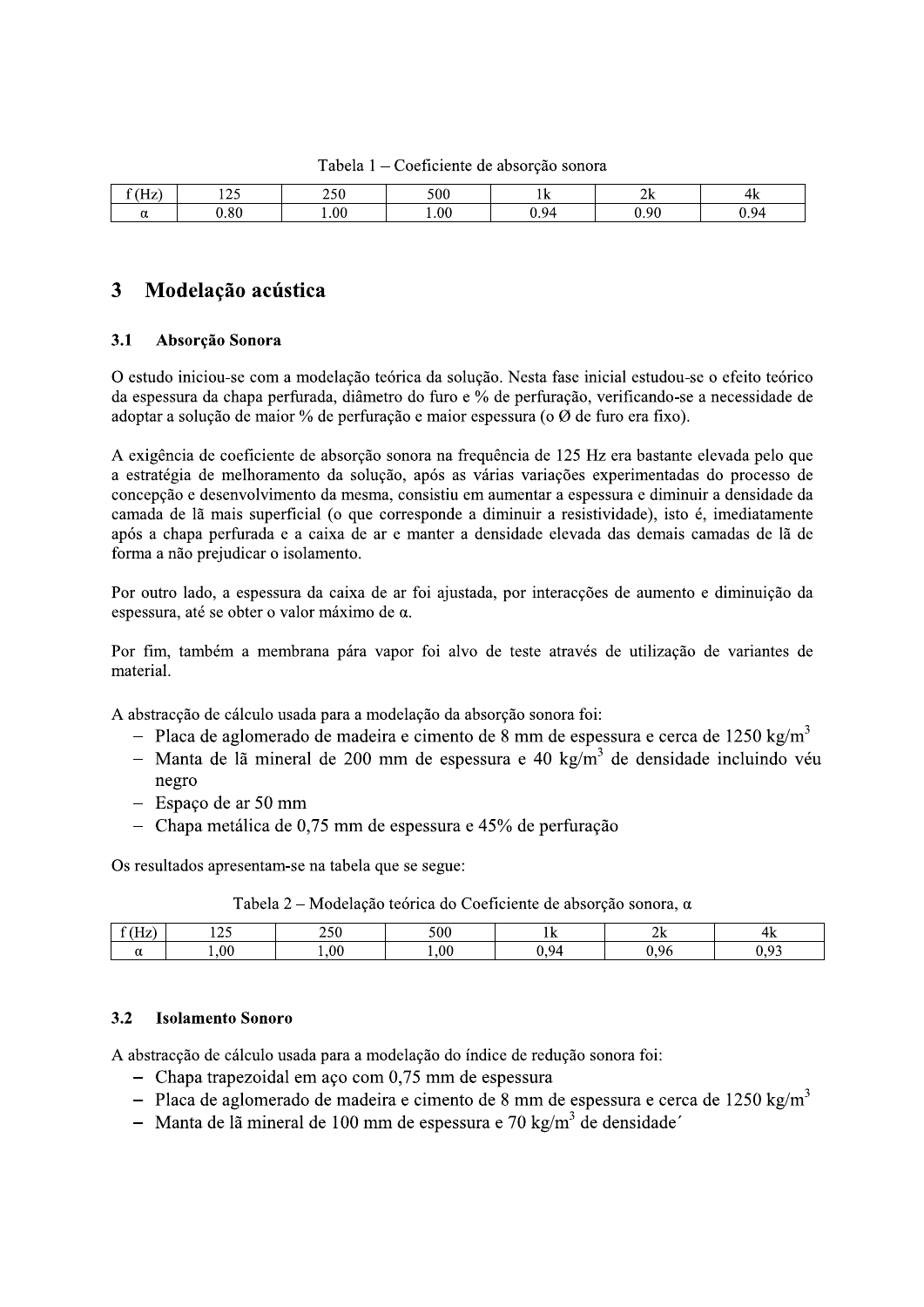- Placa de aglomerado de madeira e cimento de 8 mm de espessura e cerca de 1250 kg/m<sup>3</sup>

Os resultados apresentam-se na figura que se segue:



Figura 2 – Modelação teórica do índice de redução sonora, Rw

### **Ensaios realizados**  $\overline{\mathbf{4}}$

#### Câmaras utilizadas  $4.1$

Os ensaios foram realizados na Camara Reverberante R1 (receptora) e E1 (emissora) da F.E.U.P. (Faculdade de Engenharia da Universidade do Porto) no Porto.



Figura 3 - Esquema das câmaras reverberantes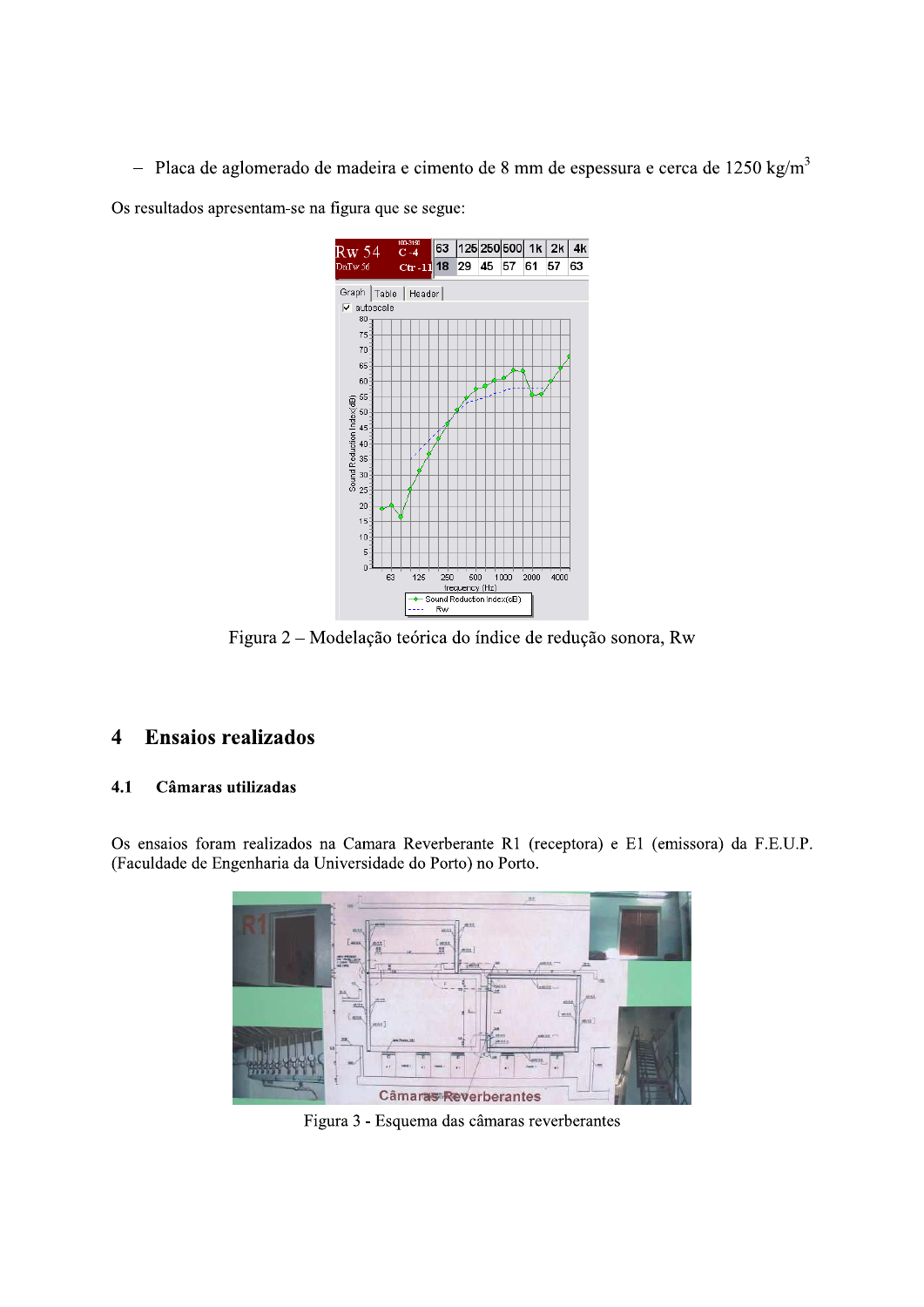A Câmara Reverberante (R1) apresenta as seguintes dimensões: comprimento máximo de 7,50 m; comprimento mínimo de 7,00 m; largura máxima de 6,15 m; altura de 4,65 m e volume de 217 m<sup>3</sup>.

Utilizou-se o seguinte equipamento: Sonómetro, marca 01dB-Metravib, modelo Blue Solo1; Microfone, marca Gras, modelo MCE 212; Pré-amplificador, marca 01dB-Metravib, modelo PRE 21 S; Calibrador Acústico, marca Rion, modelo NC-74; Fonte sonora, marca JBL, modelo EON15 G2 e Termo-Higrómetro Digital 4600.

No caso do ensaio de isolamento sonoro, em todos os pontos de contacto entre a amostra e gola de ensaio foi colocada uma banda resiliente de atenuação acústica, devidamente selada com um remate perimetral em silicone.



Figura 6 – Colocação da lã mineral de 70  $\text{kg/m}^3$  e 100 mm



Figura 5 – Colocação das chapas metálicas trapezoidais e painéis aglomerado de madeira e cimento 8 mm



Figura 7 – Colocação segunda placa de aglomerado madeira e cimento e Lã mineral 40 kg/m<sup>3</sup> e 200 mm de espessura



Figura 4 – Estrutura de caixa não absorvente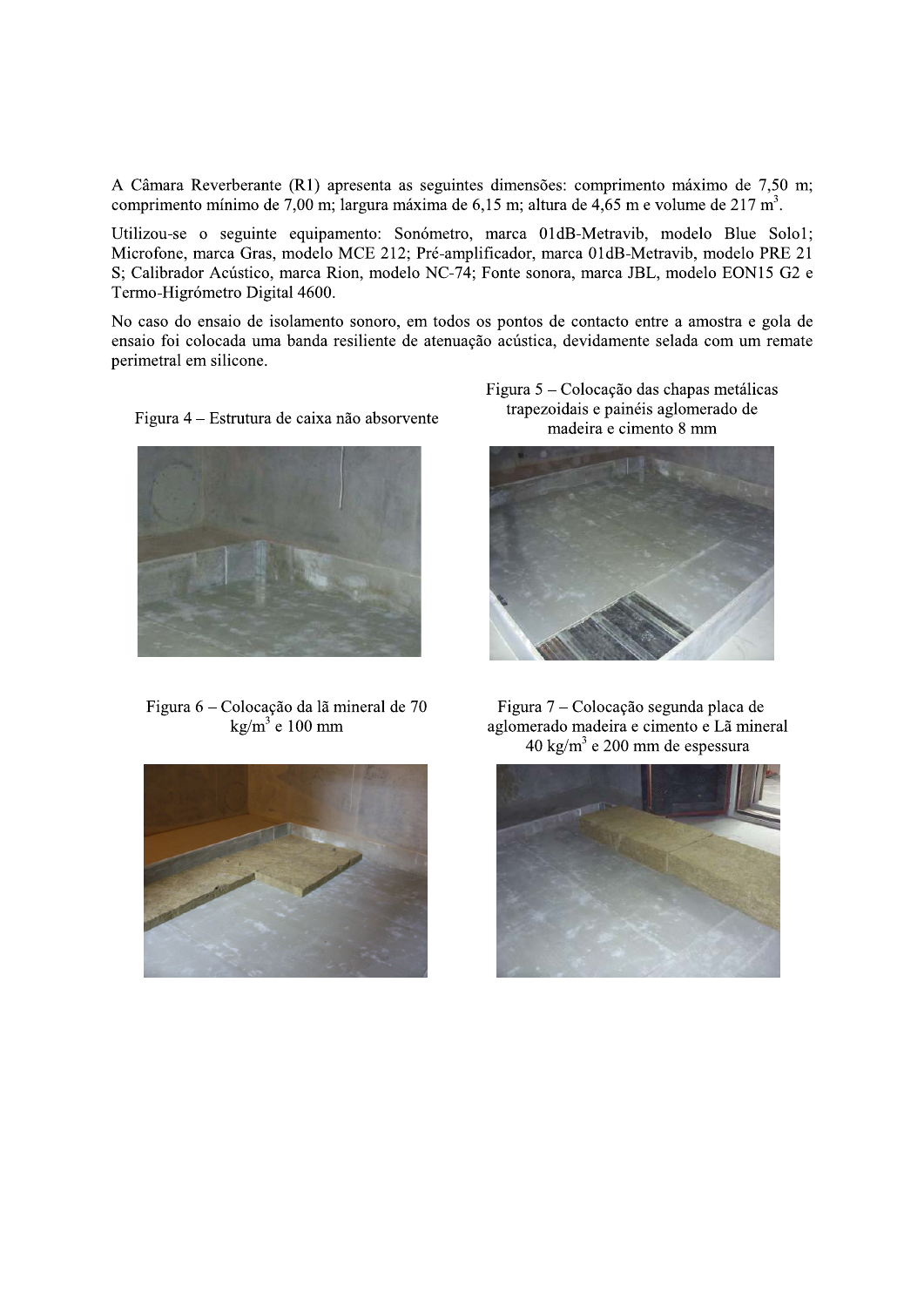Figura 8 - Colocação de chapas perfuradas



Figura 9 - Pormenor de chapa perfurada



Figura 10 – Montagem da chapa trapezoidal<br>na gola entre as câmaras R1 e E1 (receptor)

Figura 12 - Colocação dos painéis aglomerado madeira e cimento com 8 mm



Figura 11 – Montagem da chapa trapezoidal<br>na gola entre as câmaras R1 e E1 (emissor)



Figura 13 - Colocação das chapas perfuradas

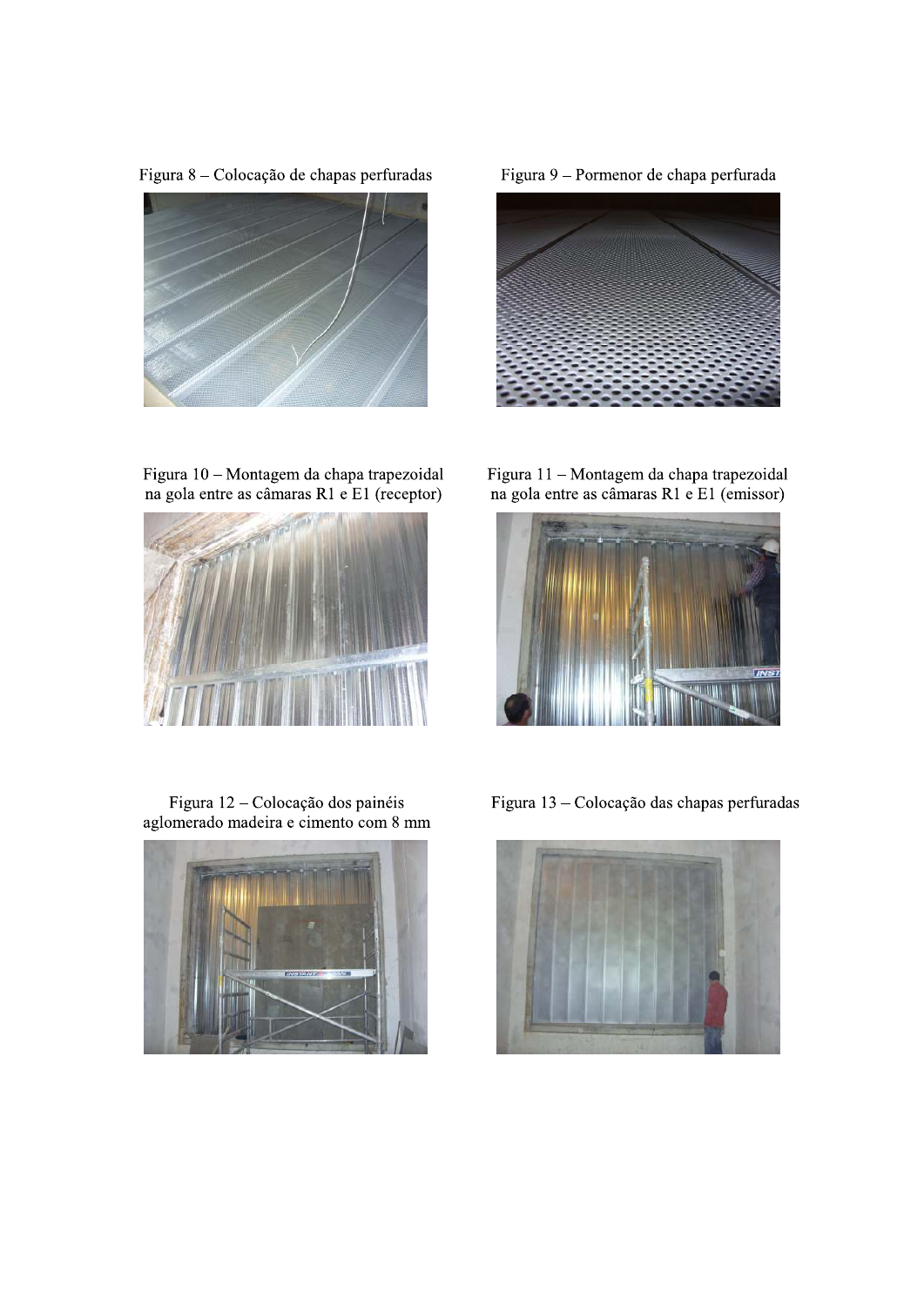#### $4.2$ **Resultados obtidos**

## 4.2.1 Absorção Sonora

Os resultados obtidos do coeficiente de absorção sonora (as), em bandas de frequência de 1/3 de oitava (100 Hz a 5 kHz), para a solução de parede ensajada, foram os seguintes:

Figura 14 – Valores obtidos do coeficiente de absorção sonora em bandas de frequência de 1/3 de



Conclui-se da elevada capacidade absorvente, com valores do coeficiente de absorção sonora superiores a 0,9 para toda a gama de frequências, com excepção nas altas frequências com valores entre os 0,8 e os 0,9. Sendo assim, o valor "médio" de aw obtido por ajuste da curva de referência segundo a norma NP ISO 11 654:1997 foi de 0,95

Verificou-se que os valores de absorção sonora altos se deviam ao aumento da espessura da lã mineral, à caixa de ar entre chapa perfurada e lã e ainda ao efeito membrana da chapa perfurada solicitada. De facto, foram ensaiadas variantes da solução com espessuras de lã mineral crescentes, verificando-se um aumento progressivo do  $\alpha$  nas baixas freguências. Os valores igualmente altos nas freguências médias devem-se ao efeito de ressoador isolado e nas freguências altas devido à porosidade do material absorvente sonoro, que quanto mais exposto pelo aumento da perfuração da chapa mais relevância tem no valor de absorção sonora

Na frequência de 4 kHz, os resultados dos ensaios ( $\alpha$  = 0.82) ficaram aquém da estimativa teórica ( $\alpha$  = 0,93), o que se pensa poder dever ao facto de o modelo teórico não contabilizar o efeito do véu negro de protecção do material absorvente sonoro. De facto, nas experiências laboratoriais realizadas verificou-se que a diminuição de  $\alpha$  é proporcional ao aumento da expressão do véu de protecção do material absorvente, correspondendo a situação limite à colocação da membrana pára vapor (§4.2.3).

Verifica-se que a modelação teórica com recurso às suposições dos modelos de absorção sonora Delany e Bazley permitem obter boas estimativas dos resultados reais, desde que o material absorvente sonoro não seja mascarado por um layer menos acusticamente transparente. Para tal é importante a caracterização da resistividade daqueles materiais absorventes.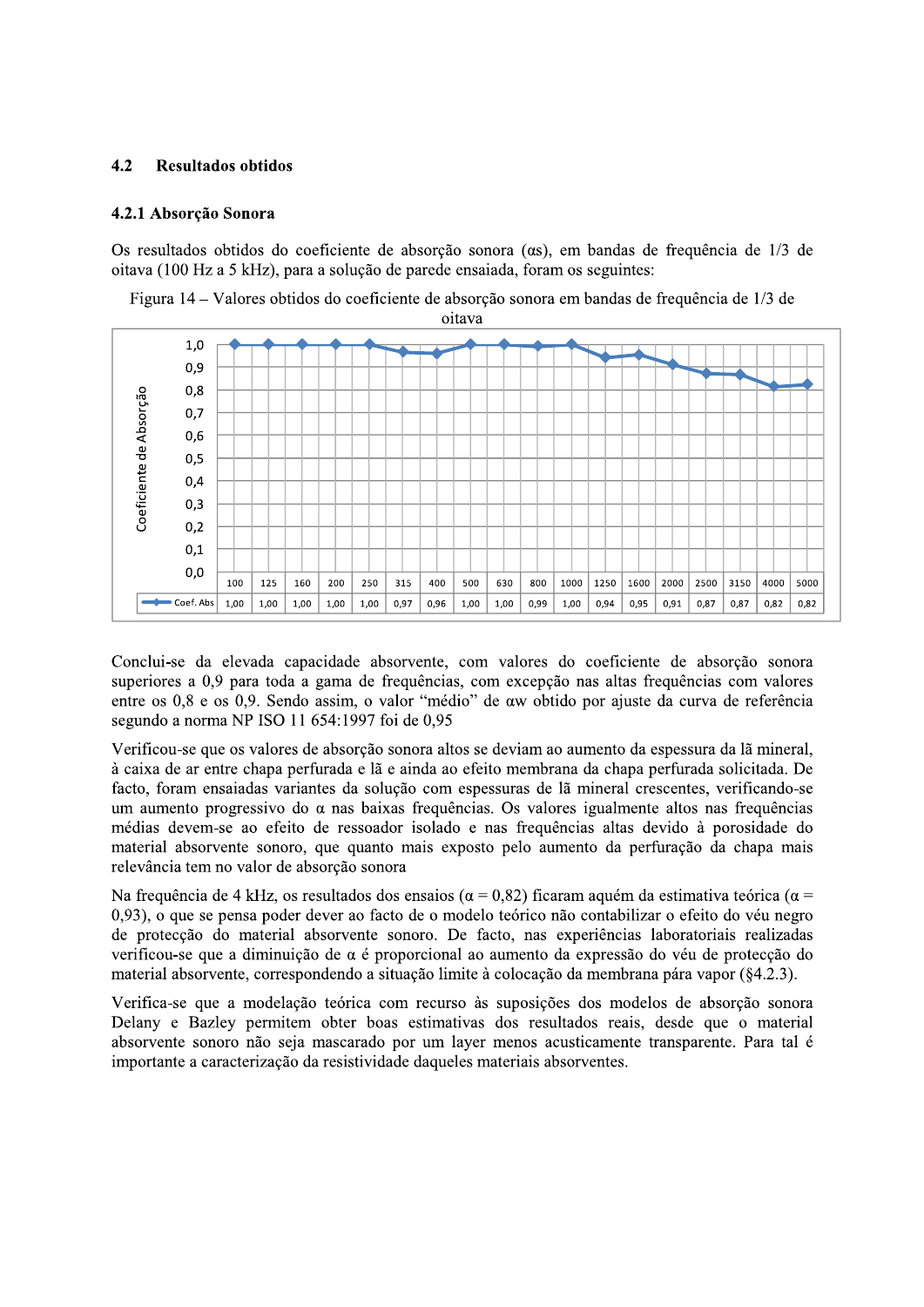## 4.2.2 Isolamento Sonoro

Os resultados obtidos em termos de redução sonora R (dB), em bandas de frequência de 1/3 de oitava (100 Hz a 5 kHz), para a solução ensaiada foram os seguintes:

Figura 15 – Valores obtidos em termos de redução sonora R (dB) em bandas de frequência de 1/3 de oitava



Em termos de isolamento sonoro, a solução estudada apresenta um índice de redução Rw igual a 54 dB, sendo a sua redução sonora mais eficaz para as médias e altas frequências, o que se deve à solução carecer de elementos de massa. Repare-se que a este nível apenas a placa de aglomerado de madeira e cimento e a chapa metálica têm efeito.

Nas frequências de acção da lei da massa, a modelação teórica e a ensaiada são semelhantes. Já nas médias e altas frequências o ensaio revela resultados superiores. Isto pode dever-se ao uso de modelos de cálculo que não consideram na estimativa de isolamento a densidades/resistividade do material absorvente adoptado e, por outro lado, o contributo da camada superficial de absorção sonora formada pela chapa perfurada e lã.

## 4.2.3 Efeito Membrana Vapor

Por ensaio de dois protótipos de uma solução preliminar de painel, com feltro simples e com membrana pára-vapor, obteve-se o efeito desta última no desempenho de absorção sonora. Neste caso tratava-se uma membrana à base de um véu de lã de vidro e uma folha de alumínio.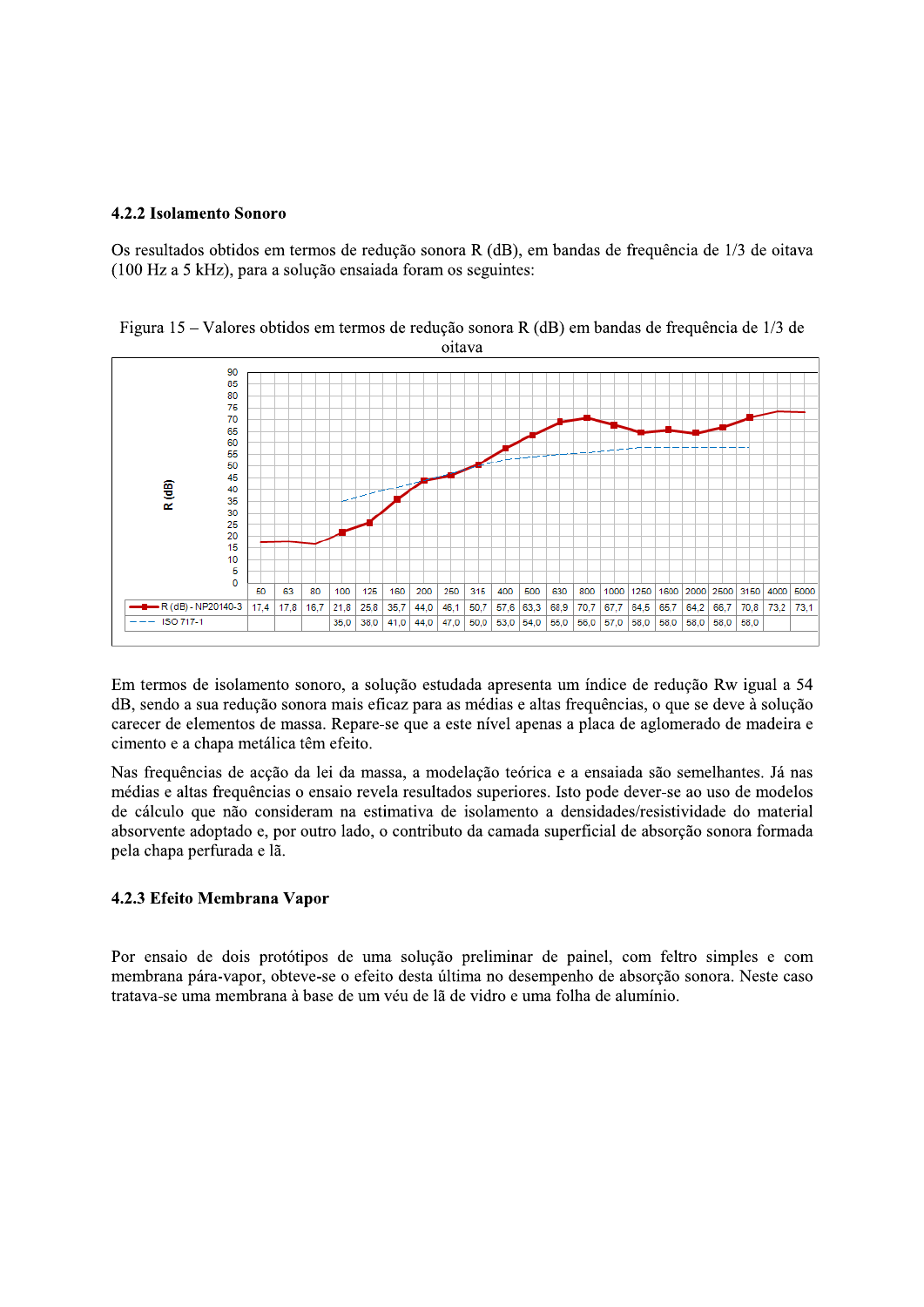

 $\mathbb{R}^2$ Figura 16 – Modelação teorica do indice de redução sonora, Rw

Conclui-se que uma membrana pára-vapor, pelas suas conhecidas características de impermeabilidade ao vapor de água, introduz um decréscimo da absorção sonora, especialmente nas altas frequências.

# $\bar{5}$  Conclusões

4 A forte componente experimental deste trabalho permitiu evidenciar a dificuldade em encontrar modelos que reproduzam com fiabilidade o comportamento acústico de construções metálicas. Embora no domínio da modelação da absorção os resultados tenham estado muito próximos da realidade, ao nível do isolamento a sons aéreos observaram-se diferenças significativas. Na base dessas diferenças estão muitas vezes a especificidade da montagem versus modelo teórico pois muitas das ligações a realizar *in situ* carecem de definição teórica. É o caso da montagem de prumos de suporte e da respectiva distância entre estes e entre pontos de apoio da chapa aos prumos, a própria rigidez dos prumos e uma condicionante cuja modelação se desconhece, mas que tem inequívocas implicações no comportamento acústico.

4 Por outro lado a montagem em camara aporta um rigor e uma adaptaçao que nem sempre representa a situação de obra. Neste caso sentiu-se a particular influência do remate na gola de ensaio que ao rigidificar a solução confinada a cerca de 10 m<sup>2</sup> altera em muito as condições de obra.

4 Face a impossibilidade de se procederem a medições em obra e dada a particular exigencia em causa ter a ver não com valores de índices de isolamento  $(D_{nTw})$  mas de redução sonora (Rw) foi possível atingir os resultados pretendidos e mais ainda optimizar a solução despindo-a de algum conservadorismo que os métodos teóricos utilizados sempre evidenciam.

4 Como linha orientadora para projectistas recomenda-se que em situações semelhantes se recorra a ensaios laboratoriais que permitem ajustar as soluções pretendidas com detalhe e economia que os modelos disponíveis ainda não fazem. Esta conclusão adquire mais relevo quando se trate de construções metálicas como é o caso retratado neste trabalho.